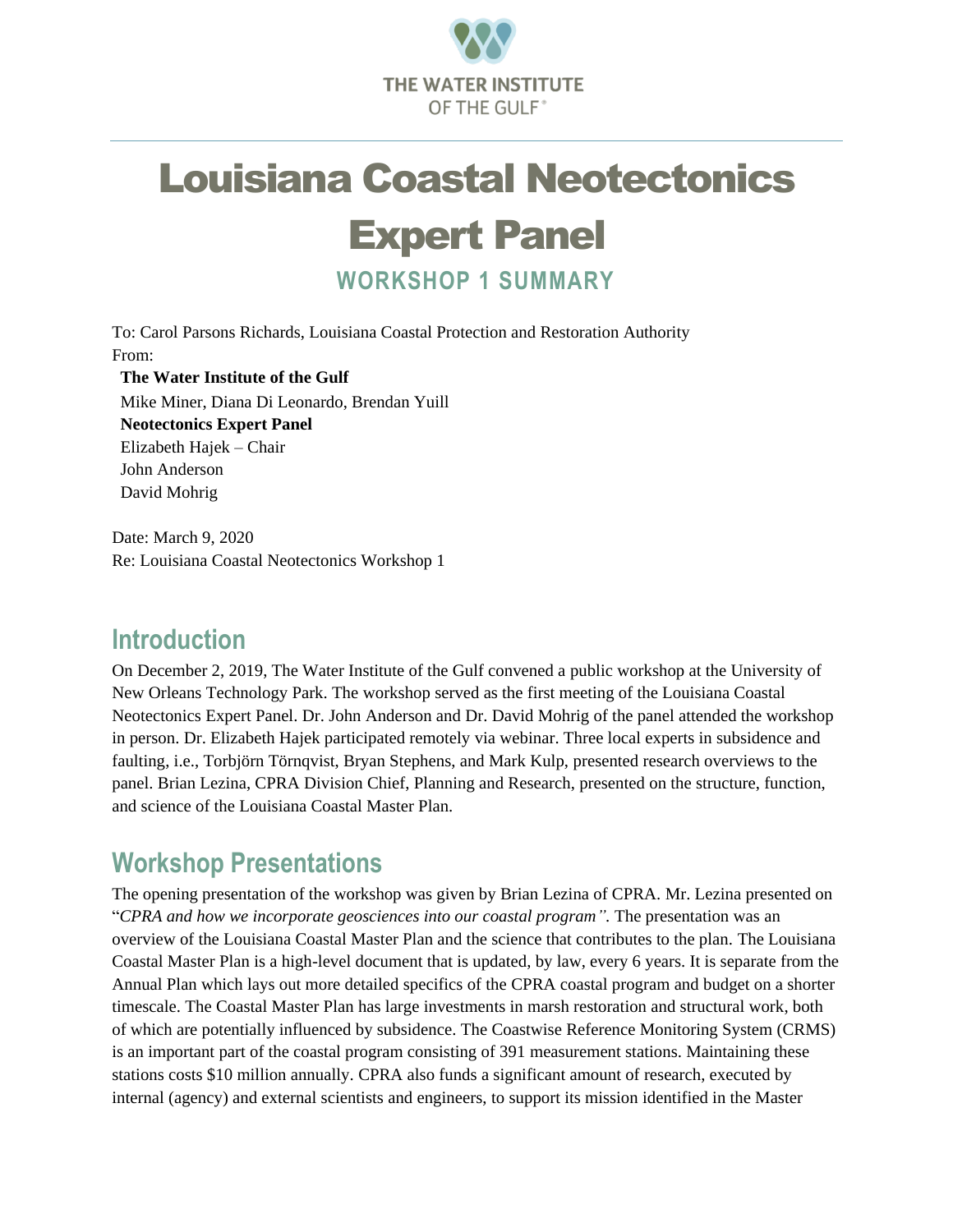

Plan, Annual Plans, and additional science programs. A recently started, large-scale effort by CPRA is the Lowermost Mississippi River Management Program which is focused on managing the lowermost section of the Mississippi River in terms of sediment management, dredging, and subsidence.

The next presentation was given by Dr. Torbjörn Törnqvist from the Earth and Environmental Sciences Department at Tulane University. Dr. Törnqvist presented on "*Louisiana's coastal subsidence problem: An overview with special reference to deep crustal motions".* The presentation focused on the results of the research that is detailed in several publications (Frederick et al., 2019; Jankowski et al., 2017; Shen et al., 2017; Yu et al., 2012). The research focuses on the different components of subsidence in Louisiana as measured by CRMS and Continuously Operating Reference Stations (CORS) (Jankowski et al., 2017), micropaleontology (Frederick et al., 2019), optically stimulated luminescence (OSL) data (Shen et al., 2017) and radiocarbon dating (Yu et al., 2012). Results from these studies suggest that much of the subsidence in Louisiana is related to shallow (within  $\sim$ 25 m of the surface) sediment compaction, and that over long time scales (thousands of years or more) fault related subsidence occurs at rates around 0.03 mm/yr. Glacial isostatic adjustment related subsidence is expected to be in the range of 0.5 m/yr to 1 mm/yr (Yu et al., 2012). Loading induced changes in elevation are likely driven by ocean loading (due to sea level) and shelf loading (from shelf deposited sediments). During the time reserved for questions, the importance of defining the timescale of measurement was discussed. Dr. Törnqvist acknowledged that many of the subsidence rates that he presented have different timescales of measurement that could affect the interpretation of the rates. Throw rates along faults in the recent past could be much higher than those measured over thousands of years. Probably peak values may be important for evaluating risks on planning timescales. It was noted that compaction is likely related to dewatering of the sediments but is potentially different in terrigenous sediment versus organic sediment.

The third presentation was given by Bryan Stephens from the Bureau of Ocean Energy Management (BOEM), Regional Framework Unit and was titled *Subsurface Controls on Natural Subsidence Patterns in South Louisiana.* Mr. Stephens presented interpretations of the deep-seated structure of the Mississippi Delta sediments and neotectonics based on extensive seismic data. Mr. Stephens' interpretation of the deep-seated geological structure focused on identifying general patterns in the regional salt dynamics and suggests that these dynamics may be a significant driver of subsidence. The Gulf coast is a segmented continental margin that with lineaments from Pangea-age transfer-fault systems that continue to influence the basin. Salt structures may have more influence west of the Mississippi River. One main discussion item was the need for a detailed map of the depth to the Holocene-Pleistocene surface. It was noted that there is a lot of data in Louisiana that has never been synthesized, but an excellent starting point would be the Louisiana Geological Survey report by Paul Heinrich. The study looked at thousands of borings in Louisiana to estimate the Holocene-Pleistocene surface (Heinrich et al., 2015).

The final presentation of the day was given by Dr. Mark Kulp from the University of New Orleans, Earth and Environmental Sciences Department. The presentation was titled *Old data used in new ways: Industry-Based seismic data used to evaluate the effect of Cenozoic faults on Holocene Strata of the Mississippi Delta Plain*. Dr. Kulp presented work by several students using industry seismic data as well as shallow chirp seismic data from Lake Pontchartrain. Industry seismic data that is released to academia is typically limited to the top 1.5 seconds of data and comes with limits on who can view the data as well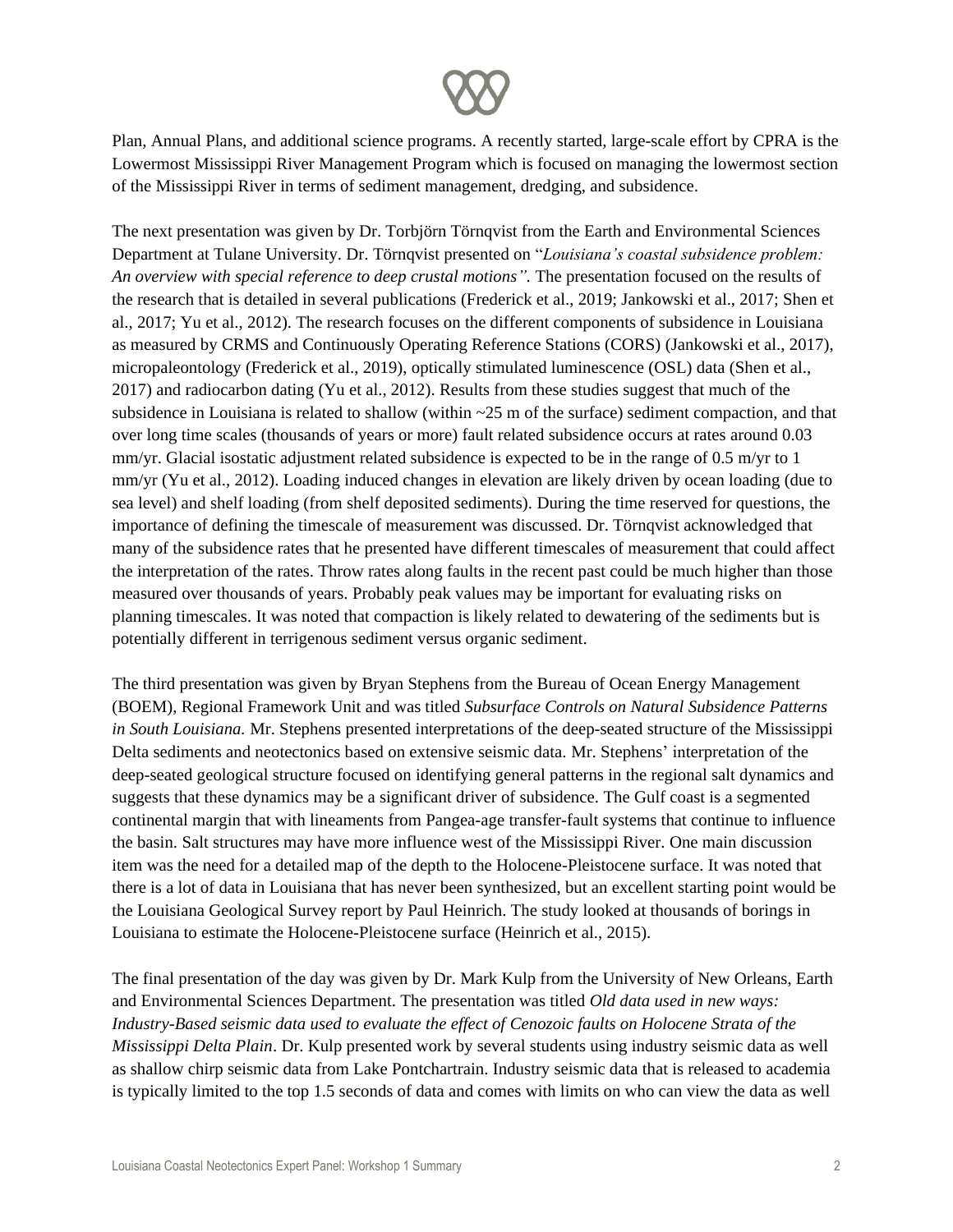

as some limits on publishing. Data from Lake Pontchartrain suggests slip rates of 0.01 cm/yr to 0.07 cm/yr. These slip rates are much higher than those measured over thousands of years for other faults in Louisiana. It is expected that the timescale of measurement is important for interpretation of these rates. The Lake Pontchartrain Basin Foundation (LPBF) has also collected repeat Real Time Kinematic Differential GPS surveys across the Highway 11 bridge that show differential movement across the bridge where a shallow fault is expected to occur. The panel suggested that satellite imagery and drone data could be helpful to track recent motion and lineations visible in aerial photographs. Existing machine learning algorithms developed for mapping channels could be useful for this type of work.

## **Afternoon Panel Discussion with CPRA**

Following the presentations, CPRA and the panel took part in a closed-door discussion. This discussion allowed a larger number of CPRA personnel to interact with and answer questions from the panel. The local expert presenters and Water Institute staff also participated in the discussion.

CPRA personnel offered additional details of the Master Plan process and the science that contributes to it. Model improvements for 2023 are planned for 9-10 areas including hydrology, habitat suitability, soils, barrier islands, and risk assessment. In 2012 and 2017, there were 17 different subsidence zones with a range of values for each zone. The process is being refined for the 2023 Master Plan, including an update of the CRMS subsidence analysis that covers both shallow and deep processes. CRMS stations show a very wide range of subsidence values, leading to large error bars on subsidence estimates. Subsidence shows broad, regional patterns across Louisiana, but because it is associated with a wide variety of different processes, local patterns are highly variable. The deep component of subsidence shows more predictable variability, on longer wavelengths. At the same time, the modeling in the Master Plan is very sensitive to choices related to subsidence. In the future, subsidence may become a boundary condition made up of a shallow and deep value to better capture the effects of different subsidence processes. A more robust error analysis is also planned for the 2023 Master Plan. Projects in the Master Plan compete for planning prioritization. The planning and prioritization are directly affected by decisions in the modeling and data analysis phases. The maps from the Master Plan are used in the feasibility analysis.

There is a need for more data points from borings, well logs, etc. that could help map the Holocene-Pleistocene surface. Industry seismic data may be of limited help because it is only from select locations, reprocessing the data to be useful at shallower depths is expensive, and does not have sufficient stratigraphic resolution to image the Pleistocene-Holocene surface. There appears to be a particular gap in boring data from bays, leaving the relationship between porosity and depth in these settings uncertain; observations from bays in Louisiana and from similar environments outside Louisiana are likely to be useful.

Louisiana already collects a large amount of data on subsidence in the coastal zone. Any additional data collection should be considered carefully to make sure that it is adding unique information. Work by Molly Keogh (Keogh & Törnqvist, 2019) demonstrated that 40 carefully chosen RSETs for measuring surface change could produce an average shallow subsidence rate that was comparable to the average shallow subsidence rate of the 274 RSETs with long data records used by Jankowski et. al (2017). InSAR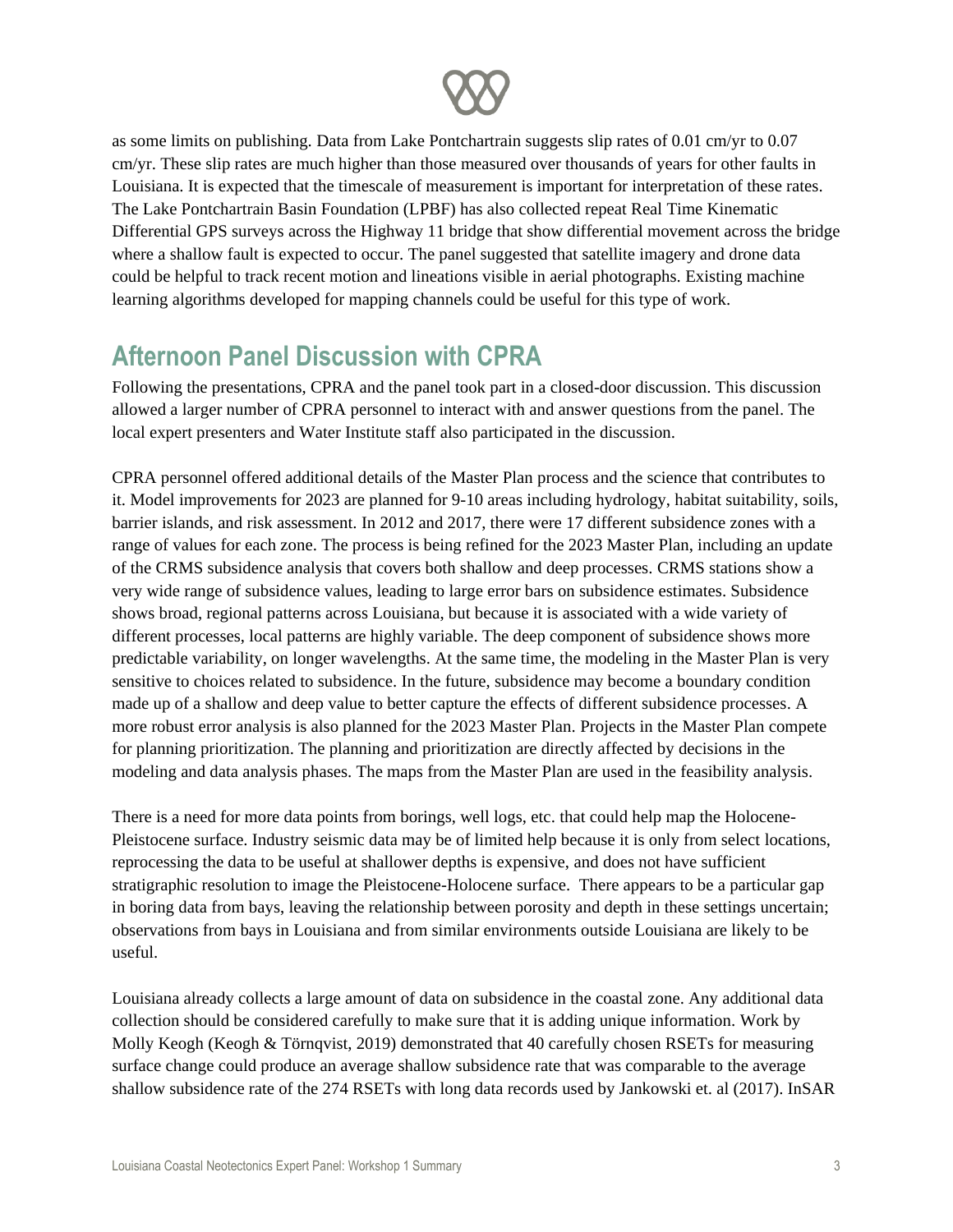

data in Louisiana is also being used by the Jet Propulsion Laboratory to study subsidence in Louisiana but is not of decision quality yet. More broadly, there are important issues of comparing average rates derived from different methods and timescales of observations. Better understanding of uncertainties around the spatial and temporal averaging of subsidence measurements might be useful for improving predictions.

There are many spatial, temporal, and stratigraphic scales and rates that are relevant to the issue of subsidence in Louisiana. These scales and rates, and their relationships to each other, will be important to illustrate in any final report. A series of maps showing millennial time scales (deep seated structures), centennial time scales, and decadal time scales would be useful for geologists, engineers, and policy makers.

#### **Next Steps**

Several questions were raised during the discussions that will help guide the panel's next steps. They include:

- What is the data that already exists and what data can be collected in the near term?
- Are there any other academic partners we could reach out to?
- Should experts from other areas of the country to world be engaged?

The panel would also like to learn more about the Master Plan process and the science that is incorporated into planning and decision making. To this end a webinar will be planned for January 2020 which will cover aspects of the Master Plan such as feasibility studies for Master Plan projects, the current thinking on the subsidence approach for 2023, and the types of data that CPRA does and does not use in planning. CPRA personnel who are invited to present are Jim Pahl and Catherine Fitzpatrick. Topics that would contribute to the panel's understanding of the Master Plan include post Master Plan feasibility analysis and the draft CPRA subsidence analysis strategy for 2023.

The next workshop in this series is planned to take place in early 2020 and may be in a different format than Workshop 1, based on consultations with the panel. Potential local expert participants are: Nancye Dawers, Zhixiong Shen, Mark Byrnes.

#### **References**

- Frederick, B. C., Blum, M., Fillon, R., & Roberts, H. (2019). Resolving the contributing factors to Mississippi Delta subsidence: Past and Present. *Basin Research*, *31*(1), 171–190.
- Heinrich, P., Paulsell, R., Milner, R., Snead, J., & Peele, H. (2015). *Investigation and GIS development of the buried Holocene-Pleistocene surface in the Louisiana coastal plain* (Technical) (p. 140). Louisiana State University.
- Jankowski, K. L., Törnqvist, T. E., & Fernandes, A. M. (2017). Vulnerability of Louisiana's coastal wetlands to present-day rates of relative sea-level rise. *Nature Communications*, *8*, 14792.
- Keogh, M. E., & Törnqvist, T. E. (2019). Measuring rates of present-day relative sea-level rise in lowelevation coastal zones: A critical evaluation. *Ocean Science Discussions*, 1–19.